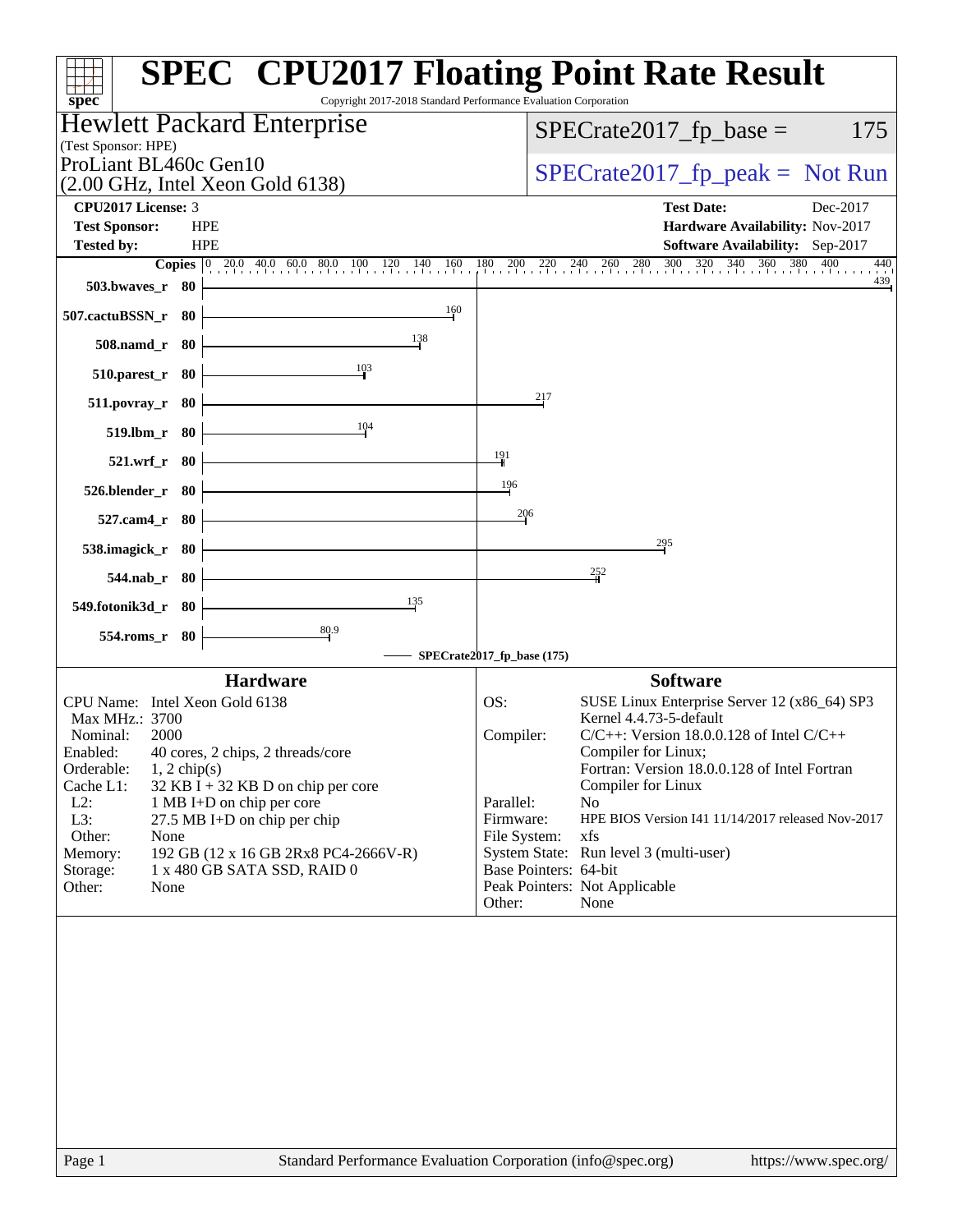# **[SPEC CPU2017 Floating Point Rate Result](http://www.spec.org/auto/cpu2017/Docs/result-fields.html#SPECCPU2017FloatingPointRateResult)**

Copyright 2017-2018 Standard Performance Evaluation Corporation

#### Hewlett Packard Enterprise

(Test Sponsor: HPE)

**[spec](http://www.spec.org/)**

 $SPECTate2017<sub>fr</sub> base = 175$ 

(2.00 GHz, Intel Xeon Gold 6138)

ProLiant BL460c Gen10  $SPECTA 6138$   $SPECTA 6138$   $SPECTA 6138$ 

**[CPU2017 License:](http://www.spec.org/auto/cpu2017/Docs/result-fields.html#CPU2017License)** 3 **[Test Date:](http://www.spec.org/auto/cpu2017/Docs/result-fields.html#TestDate)** Dec-2017 **[Test Sponsor:](http://www.spec.org/auto/cpu2017/Docs/result-fields.html#TestSponsor)** HPE **[Hardware Availability:](http://www.spec.org/auto/cpu2017/Docs/result-fields.html#HardwareAvailability)** Nov-2017 **[Tested by:](http://www.spec.org/auto/cpu2017/Docs/result-fields.html#Testedby)** HPE **[Software Availability:](http://www.spec.org/auto/cpu2017/Docs/result-fields.html#SoftwareAvailability)** Sep-2017

#### **[Results Table](http://www.spec.org/auto/cpu2017/Docs/result-fields.html#ResultsTable)**

|                                 | <b>Base</b>   |                |       |                |            | <b>Peak</b>    |       |               |                |              |                |              |                |              |
|---------------------------------|---------------|----------------|-------|----------------|------------|----------------|-------|---------------|----------------|--------------|----------------|--------------|----------------|--------------|
| <b>Benchmark</b>                | <b>Copies</b> | <b>Seconds</b> | Ratio | <b>Seconds</b> | Ratio      | <b>Seconds</b> | Ratio | <b>Copies</b> | <b>Seconds</b> | <b>Ratio</b> | <b>Seconds</b> | <b>Ratio</b> | <b>Seconds</b> | <b>Ratio</b> |
| 503.bwayes r                    | 80            | 1829           | 439   | 1829           | 439        | 1827           | 439   |               |                |              |                |              |                |              |
| 507.cactuBSSN r                 | 80            | 633            | 160   | 634            | 160        | 633            | 160   |               |                |              |                |              |                |              |
| $508$ .namd $r$                 | 80            | 549            | 138   | 548            | 139        | 551            | 138   |               |                |              |                |              |                |              |
| 510.parest_r                    | 80            | 2027           | 103   | 2034           | 103        | 2040           | 103   |               |                |              |                |              |                |              |
| 511.povray_r                    | 80            | 859            | 217   | 860            | 217        | 859            | 217   |               |                |              |                |              |                |              |
| 519.lbm r                       | 80            | 813            | 104   | 813            | 104        | 812            | 104   |               |                |              |                |              |                |              |
| $521$ .wrf r                    | 80            | 934            | 192   | 938            | <u>191</u> | 942            | 190   |               |                |              |                |              |                |              |
| 526.blender r                   | 80            | 623            | 196   | 623            | 195        | 623            | 196   |               |                |              |                |              |                |              |
| $527.cam4_r$                    | 80            | 680            | 206   | 680            | 206        | 678            | 206   |               |                |              |                |              |                |              |
| 538.imagick_r                   | 80            | 675            | 295   | 675            | 295        | 677            | 294   |               |                |              |                |              |                |              |
| $544$ .nab_r                    | 80            | 534            | 252   | 537            | 251        | 533            | 253   |               |                |              |                |              |                |              |
| 549.fotonik3d r                 | 80            | 2302           | 135   | 2304           | 135        | 2302           | 135   |               |                |              |                |              |                |              |
| $554$ .roms_r                   | 80            | 1568           | 81.1  | 1578           | 80.6       | 1571           | 80.9  |               |                |              |                |              |                |              |
| $SPECrate2017$ fp base =<br>175 |               |                |       |                |            |                |       |               |                |              |                |              |                |              |
| $SPECrate2017$ fp peak =        |               |                |       | <b>Not Run</b> |            |                |       |               |                |              |                |              |                |              |

Results appear in the [order in which they were run.](http://www.spec.org/auto/cpu2017/Docs/result-fields.html#RunOrder) Bold underlined text [indicates a median measurement.](http://www.spec.org/auto/cpu2017/Docs/result-fields.html#Median)

#### **[Submit Notes](http://www.spec.org/auto/cpu2017/Docs/result-fields.html#SubmitNotes)**

 The numactl mechanism was used to bind copies to processors. The config file option 'submit' was used to generate numactl commands to bind each copy to a specific processor. For details, please see the config file.

### **[Operating System Notes](http://www.spec.org/auto/cpu2017/Docs/result-fields.html#OperatingSystemNotes)**

 Stack size set to unlimited using "ulimit -s unlimited" Prior to runcpu invocation Filesystem page cache synced and cleared with: sync; echo 3> /proc/sys/vm/drop\_caches runcpu command invoked through numactl i.e.: numactl --interleave=all runcpu <etc> irqbalance disabled with "service irqbalance stop" tuned profile set with "tuned-adm profile throughput-performance" VM Dirty ratio was set to 40 using "echo 40 > /proc/sys/vm/dirty\_ratio" Numa balancing was disabled using "echo 0 > /proc/sys/kernel/numa\_balancing"

#### **[General Notes](http://www.spec.org/auto/cpu2017/Docs/result-fields.html#GeneralNotes)**

Environment variables set by runcpu before the start of the run: LD\_LIBRARY\_PATH = "/home/cpu2017/lib/ia32:/home/cpu2017/lib/intel64:/home/cpu2017/je5.0.1-32:/home/cpu2017/je5.0.1-64"

Binaries compiled on a system with 1x Intel Core i7-4790 CPU + 32GB RAM

**(Continued on next page)**

Page 2 Standard Performance Evaluation Corporation [\(info@spec.org\)](mailto:info@spec.org) <https://www.spec.org/>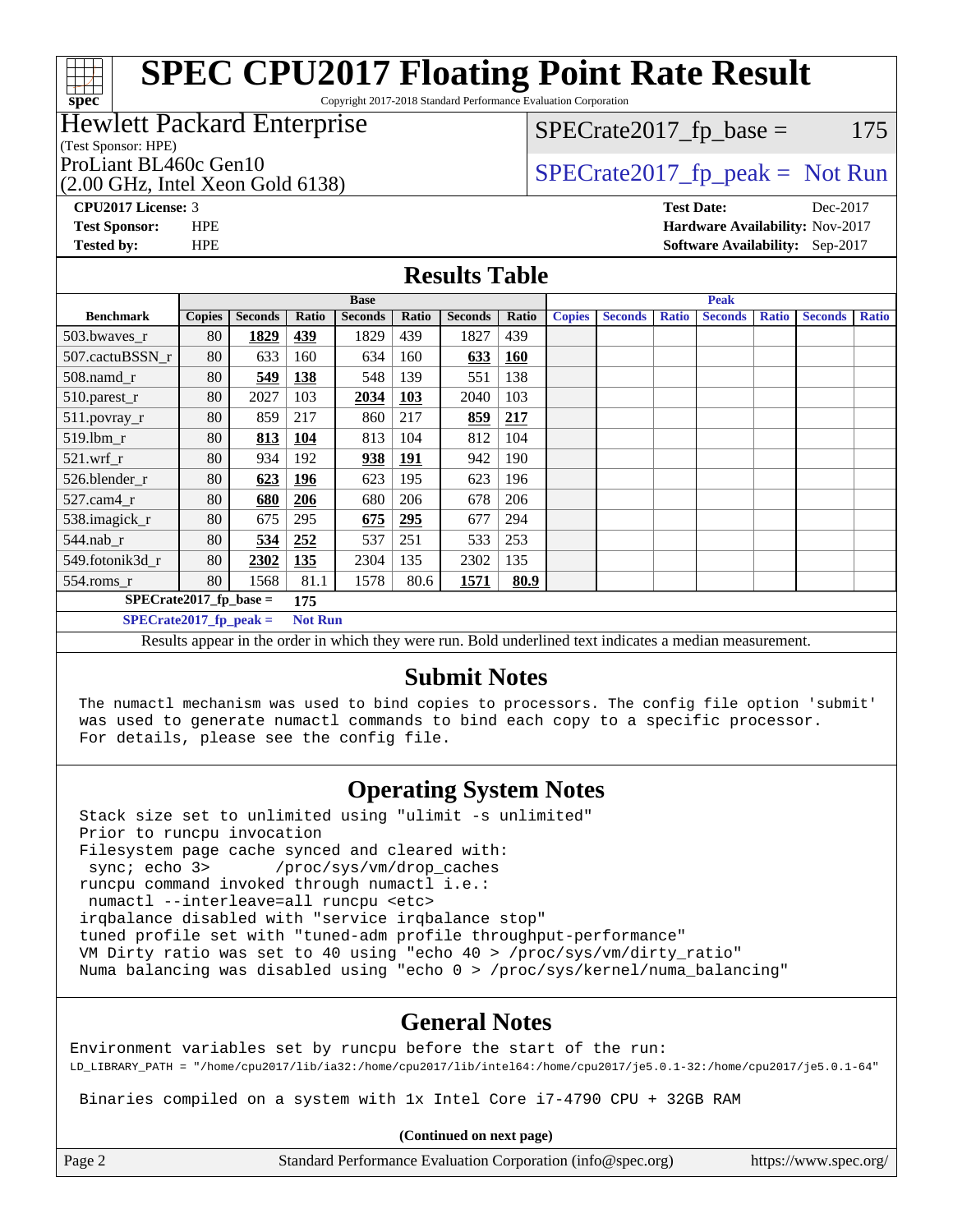# **[SPEC CPU2017 Floating Point Rate Result](http://www.spec.org/auto/cpu2017/Docs/result-fields.html#SPECCPU2017FloatingPointRateResult)**

Copyright 2017-2018 Standard Performance Evaluation Corporation

#### Hewlett Packard Enterprise

 $SPECTate2017<sub>fr</sub> base = 175$ 

#### (Test Sponsor: HPE)

(2.00 GHz, Intel Xeon Gold 6138)

ProLiant BL460c Gen10  $SPECTA 61462017$   $\int$  SPECrate2017  $\int$  peak = Not Run

**[spec](http://www.spec.org/)**

**[CPU2017 License:](http://www.spec.org/auto/cpu2017/Docs/result-fields.html#CPU2017License)** 3 **[Test Date:](http://www.spec.org/auto/cpu2017/Docs/result-fields.html#TestDate)** Dec-2017 **[Test Sponsor:](http://www.spec.org/auto/cpu2017/Docs/result-fields.html#TestSponsor)** HPE **[Hardware Availability:](http://www.spec.org/auto/cpu2017/Docs/result-fields.html#HardwareAvailability)** Nov-2017 **[Tested by:](http://www.spec.org/auto/cpu2017/Docs/result-fields.html#Testedby)** HPE **[Software Availability:](http://www.spec.org/auto/cpu2017/Docs/result-fields.html#SoftwareAvailability)** Sep-2017

#### **[General Notes \(Continued\)](http://www.spec.org/auto/cpu2017/Docs/result-fields.html#GeneralNotes)**

memory using Redhat Enterprise Linux 7.4

No: The test sponsor attests, as of date of publication, that CVE-2017-5754 (Meltdown) is mitigated in the system as tested and documented. No: The test sponsor attests, as of date of publication, that CVE-2017-5753 (Spectre variant 1) is mitigated in the system as tested and documented. No: The test sponsor attests, as of date of publication, that CVE-2017-5715 (Spectre variant 2) is mitigated in the system as tested and documented.

This benchmark result is intended to provide perspective on past performance using the historical hardware and/or software described on this result page.

The system as described on this result page was formerly generally available. At the time of this publication, it may not be shipping, and/or may not be supported, and/or may fail to meet other tests of General Availability described in the SPEC OSG Policy document, <http://wwww.spec.org/osg/policy.htm.>

This measured result may not be representative of the result that would be measured were this benchmark run with hardware and software available as of the publication date.

#### **[Platform Notes](http://www.spec.org/auto/cpu2017/Docs/result-fields.html#PlatformNotes)**

 BIOS Configuration: Thermal Configuration set to Maximum Cooling Memory Patrol Scrubbing set to Disabled LLC Prefetch set to Enabled LLC Dead Line Allocation set to Disabled Workload Profile set to General Throughput Compute Minimum Processor Idle Power Core C-State set to C1E State Sysinfo program /home/cpu2017/bin/sysinfo Rev: r5797 of 2017-06-14 96c45e4568ad54c135fd618bcc091c0f running on bl460c115 Tue Dec 12 11:56:43 2017 SUT (System Under Test) info as seen by some common utilities. For more information on this section, see <https://www.spec.org/cpu2017/Docs/config.html#sysinfo> From /proc/cpuinfo model name : Intel(R) Xeon(R) Gold 6138 CPU @ 2.00GHz 2 "physical id"s (chips) 80 "processors" cores, siblings (Caution: counting these is hw and system dependent. The following

**(Continued on next page)**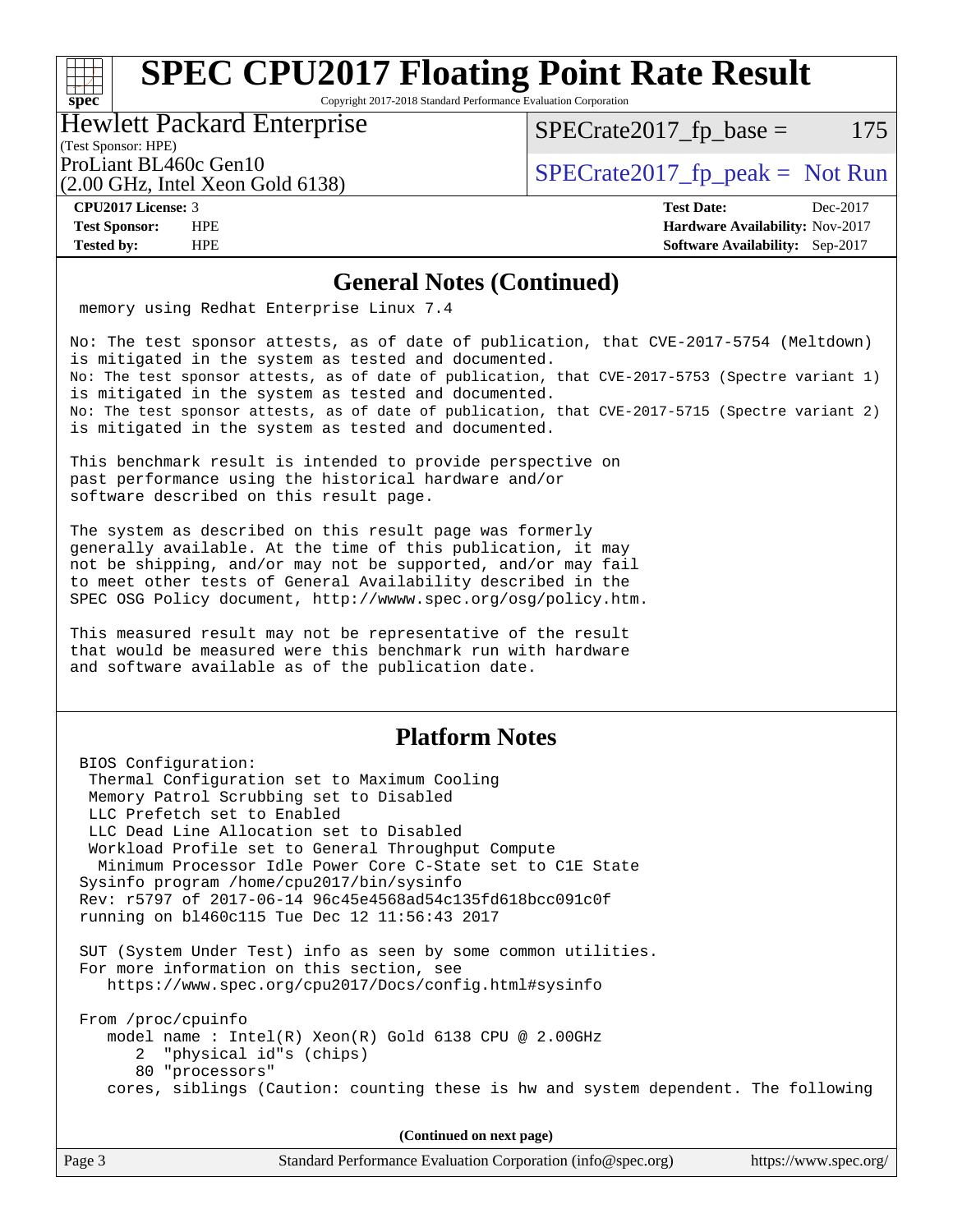#### **[spec](http://www.spec.org/) [SPEC CPU2017 Floating Point Rate Result](http://www.spec.org/auto/cpu2017/Docs/result-fields.html#SPECCPU2017FloatingPointRateResult)** Copyright 2017-2018 Standard Performance Evaluation Corporation (Test Sponsor: HPE) Hewlett Packard Enterprise (2.00 GHz, Intel Xeon Gold 6138) ProLiant BL460c Gen10  $\text{SPECrate2017\_fp\_peak} = \text{Not Run}$  $SPECTate2017<sub>fr</sub> base = 175$ **[CPU2017 License:](http://www.spec.org/auto/cpu2017/Docs/result-fields.html#CPU2017License)** 3 **[Test Date:](http://www.spec.org/auto/cpu2017/Docs/result-fields.html#TestDate)** Dec-2017 **[Test Sponsor:](http://www.spec.org/auto/cpu2017/Docs/result-fields.html#TestSponsor)** HPE **[Hardware Availability:](http://www.spec.org/auto/cpu2017/Docs/result-fields.html#HardwareAvailability)** Nov-2017 **[Tested by:](http://www.spec.org/auto/cpu2017/Docs/result-fields.html#Testedby)** HPE **[Software Availability:](http://www.spec.org/auto/cpu2017/Docs/result-fields.html#SoftwareAvailability)** Sep-2017 **[Platform Notes \(Continued\)](http://www.spec.org/auto/cpu2017/Docs/result-fields.html#PlatformNotes)** excerpts from /proc/cpuinfo might not be reliable. Use with caution.) cpu cores : 20 siblings : 40 physical 0: cores 0 1 2 3 8 9 10 11 12 16 17 18 19 20 24 25 26 27 28 physical 1: cores 0 1 2 3 8 9 10 11 12 16 17 18 19 20 24 25 26 27 28 From lscpu: Architecture: x86\_64 CPU op-mode(s): 32-bit, 64-bit Byte Order: Little Endian  $CPU(s):$  80 On-line CPU(s) list: 0-79 Thread(s) per core: 2 Core(s) per socket: 20 Socket(s): 2 NUMA node(s): 4 Vendor ID: GenuineIntel CPU family: 6 Model: 85 Model name: Intel(R) Xeon(R) Gold 6138 CPU @ 2.00GHz Stepping: 4 CPU MHz: 1995.347 BogoMIPS: 3990.69 Virtualization: VT-x L1d cache: 32K L1i cache: 32K L2 cache: 1024K L3 cache: 28160K NUMA node0 CPU(s): 0-9,40-49 NUMA node1 CPU(s): 10-19,50-59 NUMA node2 CPU(s): 20-29,60-69 NUMA node3 CPU(s): 30-39,70-79 Flags: fpu vme de pse tsc msr pae mce cx8 apic sep mtrr pge mca cmov pat pse36 clflush dts acpi mmx fxsr sse sse2 ss ht tm pbe syscall nx pdpe1gb rdtscp lm constant\_tsc art arch\_perfmon pebs bts rep\_good nopl xtopology nonstop\_tsc aperfmperf eagerfpu pni pclmulqdq dtes64 monitor ds\_cpl vmx smx est tm2 ssse3 sdbg fma cx16 xtpr pdcm pcid dca sse4\_1 sse4\_2 x2apic movbe popcnt tsc\_deadline\_timer aes xsave avx f16c rdrand lahf\_lm abm 3dnowprefetch ida arat epb pln pts dtherm intel\_pt tpr\_shadow vnmi flexpriority ept vpid fsgsbase tsc\_adjust bmi1 hle avx2 smep bmi2 erms invpcid rtm cqm mpx avx512f avx512dq rdseed adx smap clflushopt clwb avx512cd avx512bw avx512vl xsaveopt xsavec xgetbv1 cqm\_llc cqm\_occup\_llc pku ospke /proc/cpuinfo cache data cache size : 28160 KB From numactl --hardware WARNING: a numactl 'node' might or might not correspond to a physical chip. **(Continued on next page)**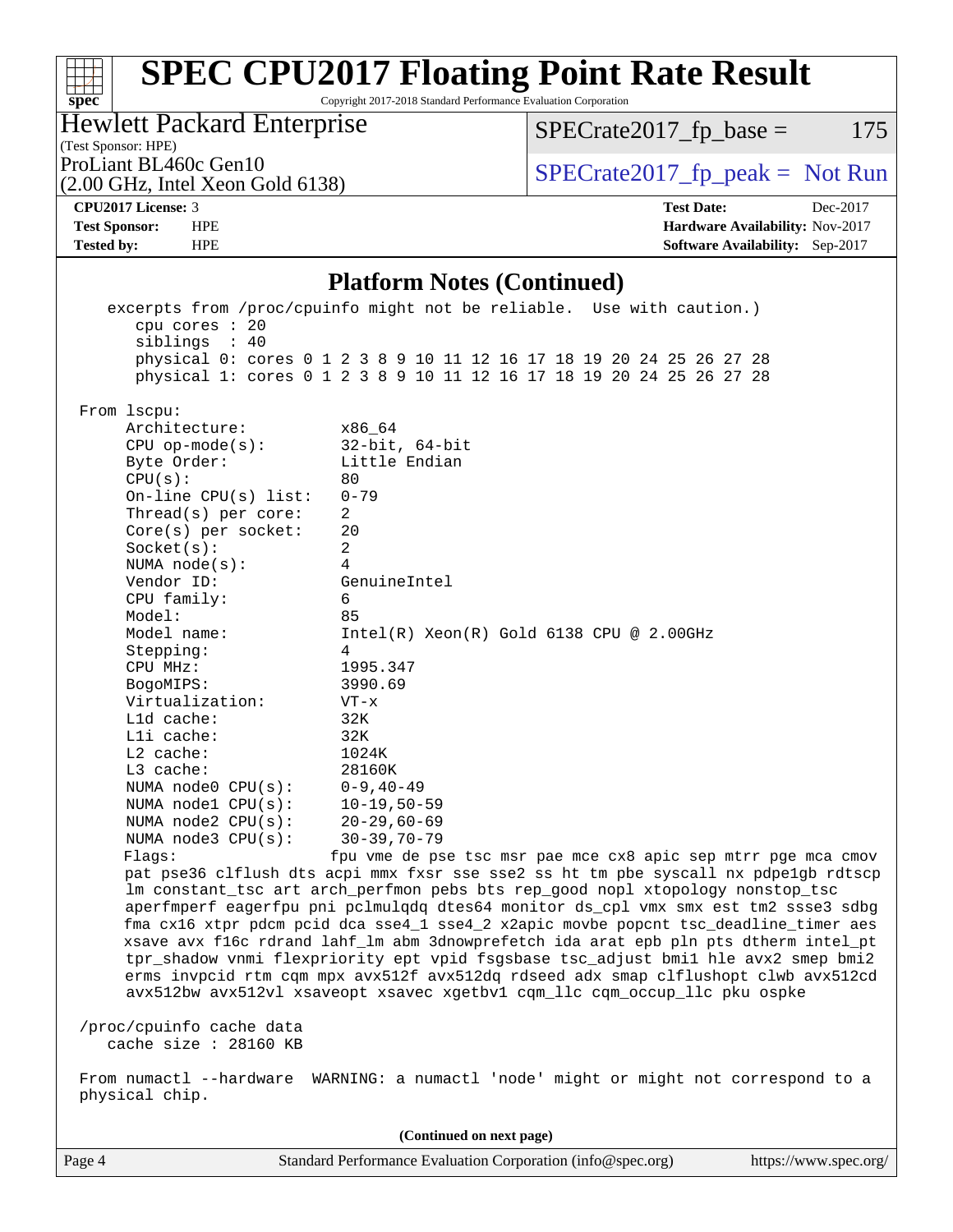#### **[SPEC CPU2017 Floating Point Rate Result](http://www.spec.org/auto/cpu2017/Docs/result-fields.html#SPECCPU2017FloatingPointRateResult)** Copyright 2017-2018 Standard Performance Evaluation Corporation

### Hewlett Packard Enterprise

(2.00 GHz, Intel Xeon Gold 6138)

 $SPECTate2017<sub>fr</sub> base = 175$ 

ProLiant BL460c Gen10  $SPECTA 61462017$   $\int$  SPECrate2017  $\int$  peak = Not Run

**[spec](http://www.spec.org/)**

**[CPU2017 License:](http://www.spec.org/auto/cpu2017/Docs/result-fields.html#CPU2017License)** 3 **[Test Date:](http://www.spec.org/auto/cpu2017/Docs/result-fields.html#TestDate)** Dec-2017 **[Test Sponsor:](http://www.spec.org/auto/cpu2017/Docs/result-fields.html#TestSponsor)** HPE **[Hardware Availability:](http://www.spec.org/auto/cpu2017/Docs/result-fields.html#HardwareAvailability)** Nov-2017 **[Tested by:](http://www.spec.org/auto/cpu2017/Docs/result-fields.html#Testedby)** HPE **[Software Availability:](http://www.spec.org/auto/cpu2017/Docs/result-fields.html#SoftwareAvailability)** Sep-2017

#### **[Platform Notes \(Continued\)](http://www.spec.org/auto/cpu2017/Docs/result-fields.html#PlatformNotes)**

 available: 4 nodes (0-3) node 0 cpus: 0 1 2 3 4 5 6 7 8 9 40 41 42 43 44 45 46 47 48 49 node 0 size: 47964 MB node 0 free: 47727 MB node 1 cpus: 10 11 12 13 14 15 16 17 18 19 50 51 52 53 54 55 56 57 58 59 node 1 size: 48381 MB node 1 free: 48195 MB node 2 cpus: 20 21 22 23 24 25 26 27 28 29 60 61 62 63 64 65 66 67 68 69 node 2 size: 48381 MB node 2 free: 48171 MB node 3 cpus: 30 31 32 33 34 35 36 37 38 39 70 71 72 73 74 75 76 77 78 79 node 3 size: 48379 MB node 3 free: 48097 MB node distances: node 0 1 2 3 0: 10 21 31 31 1: 21 10 31 31 2: 31 31 10 21 3: 31 31 21 10 From /proc/meminfo MemTotal: 197741232 kB HugePages\_Total: 0 Hugepagesize: 2048 kB From /etc/\*release\* /etc/\*version\* SuSE-release: SUSE Linux Enterprise Server 12 (x86\_64) VERSION = 12 PATCHLEVEL = 3 # This file is deprecated and will be removed in a future service pack or release. # Please check /etc/os-release for details about this release. os-release: NAME="SLES" VERSION="12-SP3" VERSION\_ID="12.3" PRETTY\_NAME="SUSE Linux Enterprise Server 12 SP3" ID="sles" ANSI\_COLOR="0;32" CPE\_NAME="cpe:/o:suse:sles:12:sp3" uname -a: Linux bl460c115 4.4.73-5-default #1 SMP Tue Jul 4 15:33:39 UTC 2017 (b7ce4e4) x86\_64 x86\_64 x86\_64 GNU/Linux run-level 3 Dec 12 11:55 **(Continued on next page)**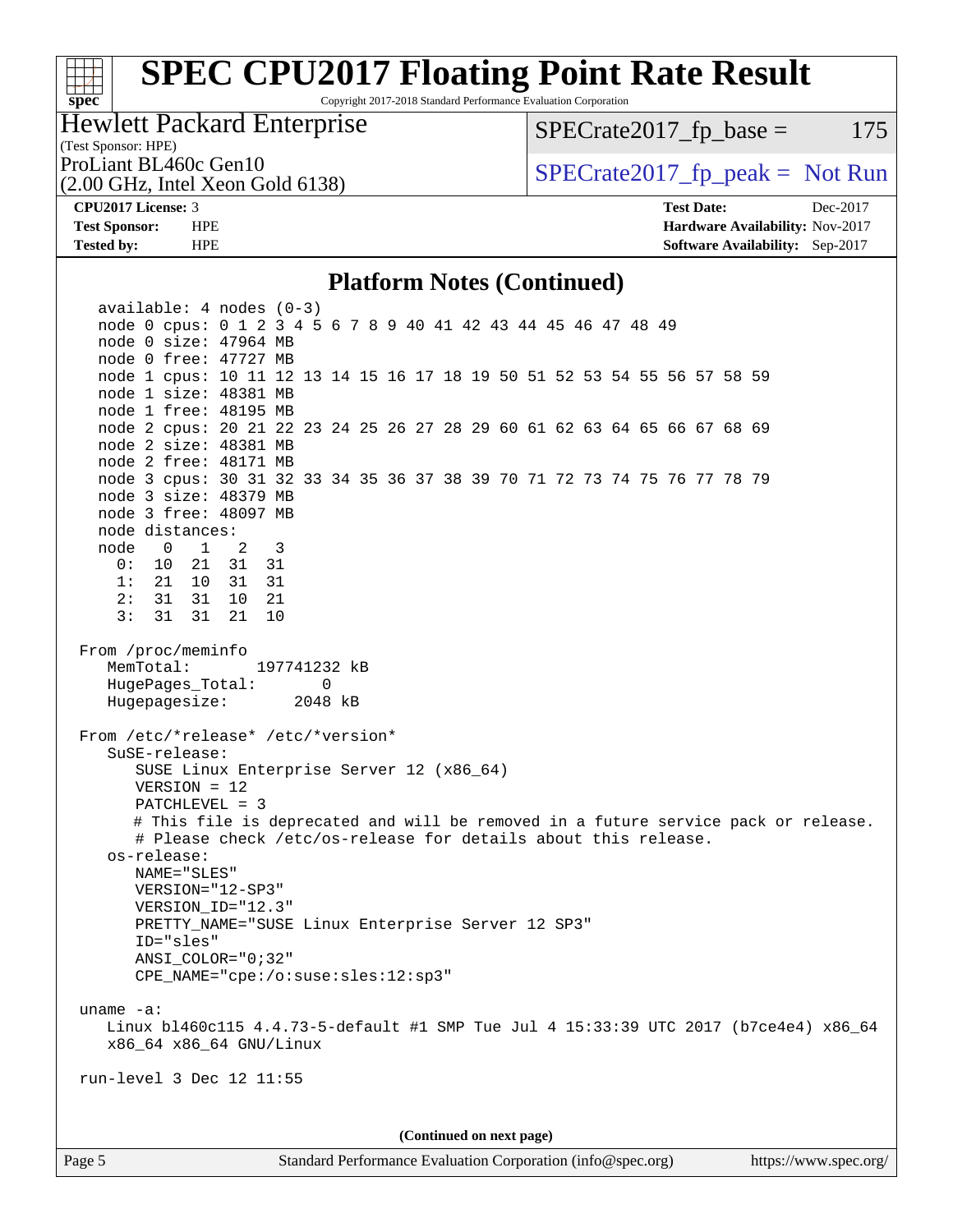| <b>SPEC CPU2017 Floating Point Rate Result</b><br>Copyright 2017-2018 Standard Performance Evaluation Corporation<br>spec <sup>®</sup>                                                                                                                                                                                                                                                                                                                                                                                                                                                                                                        |                                                                                                     |  |  |  |  |  |  |
|-----------------------------------------------------------------------------------------------------------------------------------------------------------------------------------------------------------------------------------------------------------------------------------------------------------------------------------------------------------------------------------------------------------------------------------------------------------------------------------------------------------------------------------------------------------------------------------------------------------------------------------------------|-----------------------------------------------------------------------------------------------------|--|--|--|--|--|--|
| <b>Hewlett Packard Enterprise</b><br>(Test Sponsor: HPE)                                                                                                                                                                                                                                                                                                                                                                                                                                                                                                                                                                                      | 175<br>$SPECrate2017_fp\_base =$                                                                    |  |  |  |  |  |  |
| ProLiant BL460c Gen10<br>$(2.00 \text{ GHz}, \text{Intel Xeon Gold } 6138)$                                                                                                                                                                                                                                                                                                                                                                                                                                                                                                                                                                   | $SPECrate2017fr peak = Not Run$                                                                     |  |  |  |  |  |  |
| CPU <sub>2017</sub> License: 3<br><b>Test Sponsor:</b><br><b>HPE</b><br><b>Tested by:</b><br><b>HPE</b>                                                                                                                                                                                                                                                                                                                                                                                                                                                                                                                                       | <b>Test Date:</b><br>Dec-2017<br>Hardware Availability: Nov-2017<br>Software Availability: Sep-2017 |  |  |  |  |  |  |
| <b>Platform Notes (Continued)</b>                                                                                                                                                                                                                                                                                                                                                                                                                                                                                                                                                                                                             |                                                                                                     |  |  |  |  |  |  |
| SPEC is set to: /home/cpu2017<br>Filesystem<br>Type Size Used Avail Use% Mounted on<br>/dev/sda4<br>852G 143G 709G 17% / home<br>xfs<br>Additional information from dmidecode follows. WARNING: Use caution when you interpret<br>this section. The 'dmidecode' program reads system data which is "intended to allow<br>hardware to be accurately determined", but the intent may not be met, as there are<br>frequent changes to hardware, firmware, and the "DMTF SMBIOS" standard.<br>BIOS HPE 141 11/14/2017<br>Memory:<br>4x UNKNOWN NOT AVAILABLE<br>12x UNKNOWN NOT AVAILABLE 16 GB 2 rank 2666<br>(End of data from sysinfo program) |                                                                                                     |  |  |  |  |  |  |
| <b>Compiler Version Notes</b>                                                                                                                                                                                                                                                                                                                                                                                                                                                                                                                                                                                                                 |                                                                                                     |  |  |  |  |  |  |
| 519.1bm_r(base) 538.imagick_r(base) 544.nab_r(base)<br>CC                                                                                                                                                                                                                                                                                                                                                                                                                                                                                                                                                                                     |                                                                                                     |  |  |  |  |  |  |
| icc (ICC) 18.0.0 20170811<br>Copyright (C) 1985-2017 Intel Corporation. All rights reserved.                                                                                                                                                                                                                                                                                                                                                                                                                                                                                                                                                  |                                                                                                     |  |  |  |  |  |  |
|                                                                                                                                                                                                                                                                                                                                                                                                                                                                                                                                                                                                                                               |                                                                                                     |  |  |  |  |  |  |

CXXC 508.namd\_r(base) 510.parest\_r(base)

----------------------------------------------------------------------------- icpc (ICC) 18.0.0 20170811 Copyright (C) 1985-2017 Intel Corporation. All rights reserved.

------------------------------------------------------------------------------

============================================================================== CC 511.povray\_r(base) 526.blender\_r(base)

==============================================================================

----------------------------------------------------------------------------- icpc (ICC) 18.0.0 20170811

Copyright (C) 1985-2017 Intel Corporation. All rights reserved. icc (ICC) 18.0.0 20170811

Copyright (C) 1985-2017 Intel Corporation. All rights reserved. ------------------------------------------------------------------------------

============================================================================== FC 507.cactuBSSN\_r(base)

------------------------------------------------------------------------------

icpc (ICC) 18.0.0 20170811 Copyright (C) 1985-2017 Intel Corporation. All rights reserved. icc (ICC) 18.0.0 20170811

**(Continued on next page)**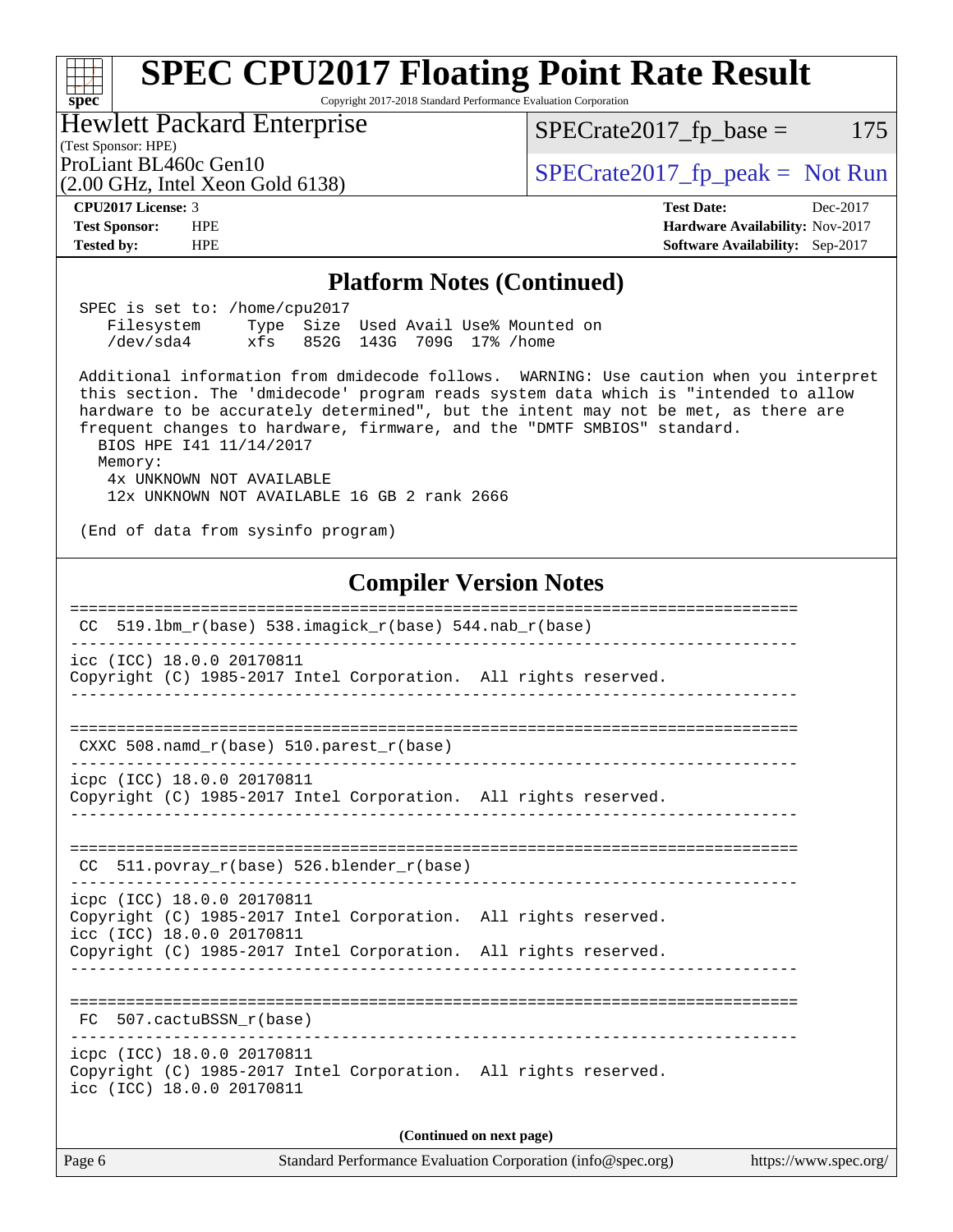# **[spec](http://www.spec.org/)**

# **[SPEC CPU2017 Floating Point Rate Result](http://www.spec.org/auto/cpu2017/Docs/result-fields.html#SPECCPU2017FloatingPointRateResult)**

Copyright 2017-2018 Standard Performance Evaluation Corporation

### Hewlett Packard Enterprise

 $SPECrate2017_fp\_base = 175$ 

(Test Sponsor: HPE)

(2.00 GHz, Intel Xeon Gold 6138)

ProLiant BL460c Gen10<br>  $\begin{array}{r} \text{SPECrate2017\_fp\_peak = Not Run} \\ \text{SPECrate2017\_fp\_peak = Not Run} \end{array}$ 

**[CPU2017 License:](http://www.spec.org/auto/cpu2017/Docs/result-fields.html#CPU2017License)** 3 **[Test Date:](http://www.spec.org/auto/cpu2017/Docs/result-fields.html#TestDate)** Dec-2017 **[Test Sponsor:](http://www.spec.org/auto/cpu2017/Docs/result-fields.html#TestSponsor)** HPE **[Hardware Availability:](http://www.spec.org/auto/cpu2017/Docs/result-fields.html#HardwareAvailability)** Nov-2017 **[Tested by:](http://www.spec.org/auto/cpu2017/Docs/result-fields.html#Testedby)** HPE **[Software Availability:](http://www.spec.org/auto/cpu2017/Docs/result-fields.html#SoftwareAvailability)** Sep-2017

#### **[Compiler Version Notes \(Continued\)](http://www.spec.org/auto/cpu2017/Docs/result-fields.html#CompilerVersionNotes)**

|                           | Copyright (C) 1985-2017 Intel Corporation. All rights reserved.<br>ifort (IFORT) 18.0.0 20170811<br>Copyright (C) 1985-2017 Intel Corporation. All rights reserved. |  |  |
|---------------------------|---------------------------------------------------------------------------------------------------------------------------------------------------------------------|--|--|
|                           |                                                                                                                                                                     |  |  |
|                           | FC 503.bwaves $r(base)$ 549.fotonik3d $r(base)$ 554.roms $r(base)$                                                                                                  |  |  |
|                           | ifort (IFORT) 18.0.0 20170811<br>Copyright (C) 1985-2017 Intel Corporation. All rights reserved.                                                                    |  |  |
|                           | CC $521.$ wrf r(base) 527.cam4 r(base)                                                                                                                              |  |  |
| icc (ICC) 18.0.0 20170811 | ifort (IFORT) 18.0.0 20170811<br>Copyright (C) 1985-2017 Intel Corporation. All rights reserved.                                                                    |  |  |
|                           | Copyright (C) 1985-2017 Intel Corporation. All rights reserved.                                                                                                     |  |  |

# **[Base Compiler Invocation](http://www.spec.org/auto/cpu2017/Docs/result-fields.html#BaseCompilerInvocation)**

[C benchmarks](http://www.spec.org/auto/cpu2017/Docs/result-fields.html#Cbenchmarks): [icc](http://www.spec.org/cpu2017/results/res2018q2/cpu2017-20171226-02330.flags.html#user_CCbase_intel_icc_18.0_66fc1ee009f7361af1fbd72ca7dcefbb700085f36577c54f309893dd4ec40d12360134090235512931783d35fd58c0460139e722d5067c5574d8eaf2b3e37e92)

[C++ benchmarks:](http://www.spec.org/auto/cpu2017/Docs/result-fields.html#CXXbenchmarks) [icpc](http://www.spec.org/cpu2017/results/res2018q2/cpu2017-20171226-02330.flags.html#user_CXXbase_intel_icpc_18.0_c510b6838c7f56d33e37e94d029a35b4a7bccf4766a728ee175e80a419847e808290a9b78be685c44ab727ea267ec2f070ec5dc83b407c0218cded6866a35d07)

[Fortran benchmarks](http://www.spec.org/auto/cpu2017/Docs/result-fields.html#Fortranbenchmarks): [ifort](http://www.spec.org/cpu2017/results/res2018q2/cpu2017-20171226-02330.flags.html#user_FCbase_intel_ifort_18.0_8111460550e3ca792625aed983ce982f94888b8b503583aa7ba2b8303487b4d8a21a13e7191a45c5fd58ff318f48f9492884d4413fa793fd88dd292cad7027ca)

[Benchmarks using both Fortran and C](http://www.spec.org/auto/cpu2017/Docs/result-fields.html#BenchmarksusingbothFortranandC): [ifort](http://www.spec.org/cpu2017/results/res2018q2/cpu2017-20171226-02330.flags.html#user_CC_FCbase_intel_ifort_18.0_8111460550e3ca792625aed983ce982f94888b8b503583aa7ba2b8303487b4d8a21a13e7191a45c5fd58ff318f48f9492884d4413fa793fd88dd292cad7027ca) [icc](http://www.spec.org/cpu2017/results/res2018q2/cpu2017-20171226-02330.flags.html#user_CC_FCbase_intel_icc_18.0_66fc1ee009f7361af1fbd72ca7dcefbb700085f36577c54f309893dd4ec40d12360134090235512931783d35fd58c0460139e722d5067c5574d8eaf2b3e37e92)

[Benchmarks using both C and C++](http://www.spec.org/auto/cpu2017/Docs/result-fields.html#BenchmarksusingbothCandCXX): [icpc](http://www.spec.org/cpu2017/results/res2018q2/cpu2017-20171226-02330.flags.html#user_CC_CXXbase_intel_icpc_18.0_c510b6838c7f56d33e37e94d029a35b4a7bccf4766a728ee175e80a419847e808290a9b78be685c44ab727ea267ec2f070ec5dc83b407c0218cded6866a35d07) [icc](http://www.spec.org/cpu2017/results/res2018q2/cpu2017-20171226-02330.flags.html#user_CC_CXXbase_intel_icc_18.0_66fc1ee009f7361af1fbd72ca7dcefbb700085f36577c54f309893dd4ec40d12360134090235512931783d35fd58c0460139e722d5067c5574d8eaf2b3e37e92)

[Benchmarks using Fortran, C, and C++:](http://www.spec.org/auto/cpu2017/Docs/result-fields.html#BenchmarksusingFortranCandCXX) [icpc](http://www.spec.org/cpu2017/results/res2018q2/cpu2017-20171226-02330.flags.html#user_CC_CXX_FCbase_intel_icpc_18.0_c510b6838c7f56d33e37e94d029a35b4a7bccf4766a728ee175e80a419847e808290a9b78be685c44ab727ea267ec2f070ec5dc83b407c0218cded6866a35d07) [icc](http://www.spec.org/cpu2017/results/res2018q2/cpu2017-20171226-02330.flags.html#user_CC_CXX_FCbase_intel_icc_18.0_66fc1ee009f7361af1fbd72ca7dcefbb700085f36577c54f309893dd4ec40d12360134090235512931783d35fd58c0460139e722d5067c5574d8eaf2b3e37e92) [ifort](http://www.spec.org/cpu2017/results/res2018q2/cpu2017-20171226-02330.flags.html#user_CC_CXX_FCbase_intel_ifort_18.0_8111460550e3ca792625aed983ce982f94888b8b503583aa7ba2b8303487b4d8a21a13e7191a45c5fd58ff318f48f9492884d4413fa793fd88dd292cad7027ca)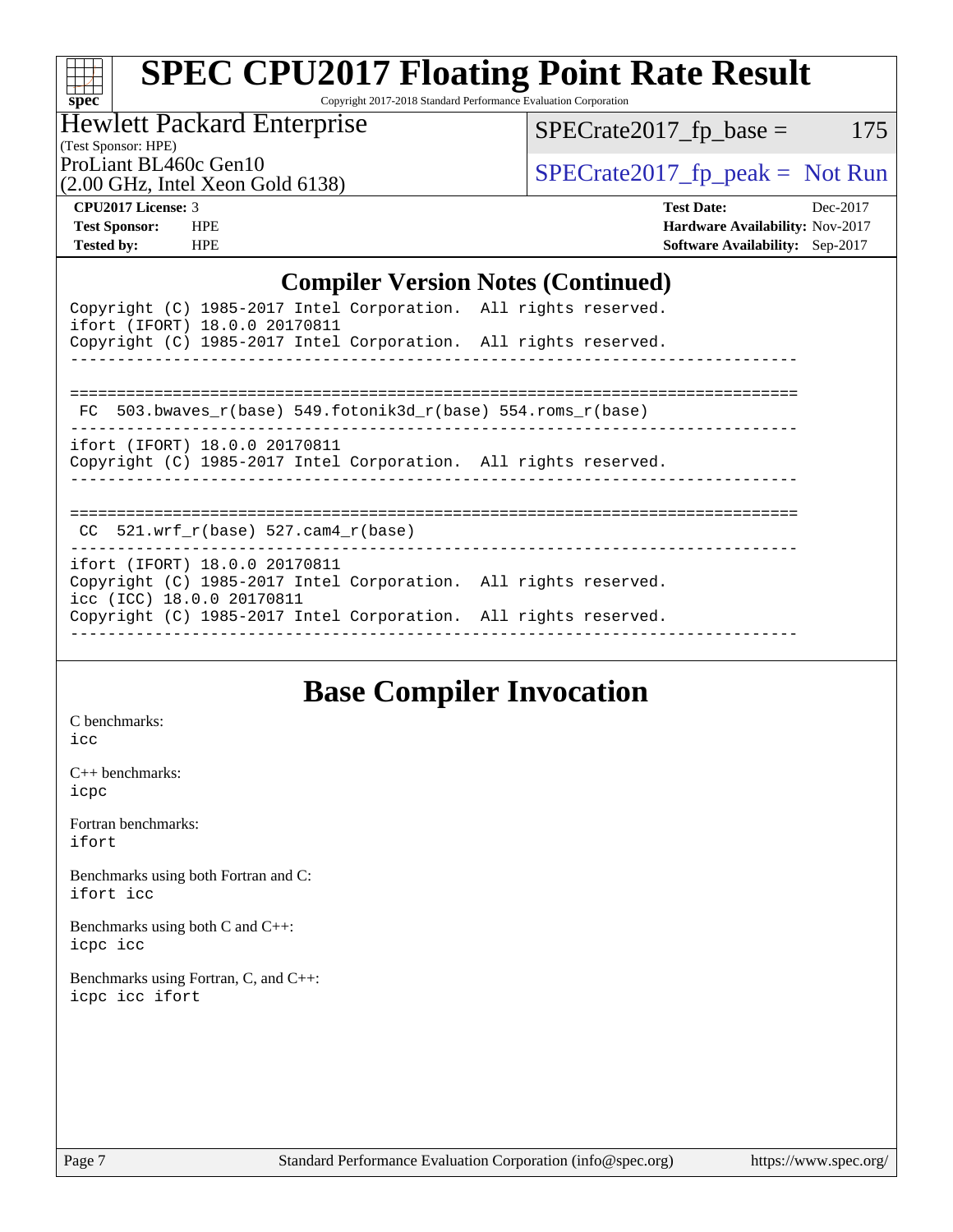#### ti h **[spec](http://www.spec.org/)**

# **[SPEC CPU2017 Floating Point Rate Result](http://www.spec.org/auto/cpu2017/Docs/result-fields.html#SPECCPU2017FloatingPointRateResult)**

Copyright 2017-2018 Standard Performance Evaluation Corporation

#### Hewlett Packard Enterprise

 $SPECTate2017<sub>fr</sub> base = 175$ 

## (Test Sponsor: HPE)

(2.00 GHz, Intel Xeon Gold 6138)

ProLiant BL460c Gen10  $\text{SPECrate2017\_fp\_peak} = \text{Not Run}$ 

**[CPU2017 License:](http://www.spec.org/auto/cpu2017/Docs/result-fields.html#CPU2017License)** 3 **[Test Date:](http://www.spec.org/auto/cpu2017/Docs/result-fields.html#TestDate)** Dec-2017 **[Test Sponsor:](http://www.spec.org/auto/cpu2017/Docs/result-fields.html#TestSponsor)** HPE **[Hardware Availability:](http://www.spec.org/auto/cpu2017/Docs/result-fields.html#HardwareAvailability)** Nov-2017 **[Tested by:](http://www.spec.org/auto/cpu2017/Docs/result-fields.html#Testedby)** HPE **[Software Availability:](http://www.spec.org/auto/cpu2017/Docs/result-fields.html#SoftwareAvailability)** Sep-2017

## **[Base Portability Flags](http://www.spec.org/auto/cpu2017/Docs/result-fields.html#BasePortabilityFlags)**

 503.bwaves\_r: [-DSPEC\\_LP64](http://www.spec.org/cpu2017/results/res2018q2/cpu2017-20171226-02330.flags.html#suite_basePORTABILITY503_bwaves_r_DSPEC_LP64) 507.cactuBSSN\_r: [-DSPEC\\_LP64](http://www.spec.org/cpu2017/results/res2018q2/cpu2017-20171226-02330.flags.html#suite_basePORTABILITY507_cactuBSSN_r_DSPEC_LP64) 508.namd\_r: [-DSPEC\\_LP64](http://www.spec.org/cpu2017/results/res2018q2/cpu2017-20171226-02330.flags.html#suite_basePORTABILITY508_namd_r_DSPEC_LP64) 510.parest\_r: [-DSPEC\\_LP64](http://www.spec.org/cpu2017/results/res2018q2/cpu2017-20171226-02330.flags.html#suite_basePORTABILITY510_parest_r_DSPEC_LP64) 511.povray\_r: [-DSPEC\\_LP64](http://www.spec.org/cpu2017/results/res2018q2/cpu2017-20171226-02330.flags.html#suite_basePORTABILITY511_povray_r_DSPEC_LP64) 519.lbm\_r: [-DSPEC\\_LP64](http://www.spec.org/cpu2017/results/res2018q2/cpu2017-20171226-02330.flags.html#suite_basePORTABILITY519_lbm_r_DSPEC_LP64) 521.wrf\_r: [-DSPEC\\_LP64](http://www.spec.org/cpu2017/results/res2018q2/cpu2017-20171226-02330.flags.html#suite_basePORTABILITY521_wrf_r_DSPEC_LP64) [-DSPEC\\_CASE\\_FLAG](http://www.spec.org/cpu2017/results/res2018q2/cpu2017-20171226-02330.flags.html#b521.wrf_r_baseCPORTABILITY_DSPEC_CASE_FLAG) [-convert big\\_endian](http://www.spec.org/cpu2017/results/res2018q2/cpu2017-20171226-02330.flags.html#user_baseFPORTABILITY521_wrf_r_convert_big_endian_c3194028bc08c63ac5d04de18c48ce6d347e4e562e8892b8bdbdc0214820426deb8554edfa529a3fb25a586e65a3d812c835984020483e7e73212c4d31a38223) 526.blender\_r: [-DSPEC\\_LP64](http://www.spec.org/cpu2017/results/res2018q2/cpu2017-20171226-02330.flags.html#suite_basePORTABILITY526_blender_r_DSPEC_LP64) [-DSPEC\\_LINUX](http://www.spec.org/cpu2017/results/res2018q2/cpu2017-20171226-02330.flags.html#b526.blender_r_baseCPORTABILITY_DSPEC_LINUX) [-funsigned-char](http://www.spec.org/cpu2017/results/res2018q2/cpu2017-20171226-02330.flags.html#user_baseCPORTABILITY526_blender_r_force_uchar_40c60f00ab013830e2dd6774aeded3ff59883ba5a1fc5fc14077f794d777847726e2a5858cbc7672e36e1b067e7e5c1d9a74f7176df07886a243d7cc18edfe67) 527.cam4\_r: [-DSPEC\\_LP64](http://www.spec.org/cpu2017/results/res2018q2/cpu2017-20171226-02330.flags.html#suite_basePORTABILITY527_cam4_r_DSPEC_LP64) [-DSPEC\\_CASE\\_FLAG](http://www.spec.org/cpu2017/results/res2018q2/cpu2017-20171226-02330.flags.html#b527.cam4_r_baseCPORTABILITY_DSPEC_CASE_FLAG) 538.imagick\_r: [-DSPEC\\_LP64](http://www.spec.org/cpu2017/results/res2018q2/cpu2017-20171226-02330.flags.html#suite_basePORTABILITY538_imagick_r_DSPEC_LP64) 544.nab\_r: [-DSPEC\\_LP64](http://www.spec.org/cpu2017/results/res2018q2/cpu2017-20171226-02330.flags.html#suite_basePORTABILITY544_nab_r_DSPEC_LP64) 549.fotonik3d\_r: [-DSPEC\\_LP64](http://www.spec.org/cpu2017/results/res2018q2/cpu2017-20171226-02330.flags.html#suite_basePORTABILITY549_fotonik3d_r_DSPEC_LP64) 554.roms\_r: [-DSPEC\\_LP64](http://www.spec.org/cpu2017/results/res2018q2/cpu2017-20171226-02330.flags.html#suite_basePORTABILITY554_roms_r_DSPEC_LP64)

## **[Base Optimization Flags](http://www.spec.org/auto/cpu2017/Docs/result-fields.html#BaseOptimizationFlags)**

[C benchmarks](http://www.spec.org/auto/cpu2017/Docs/result-fields.html#Cbenchmarks):

[-xCORE-AVX2](http://www.spec.org/cpu2017/results/res2018q2/cpu2017-20171226-02330.flags.html#user_CCbase_f-xCORE-AVX2) [-ipo](http://www.spec.org/cpu2017/results/res2018q2/cpu2017-20171226-02330.flags.html#user_CCbase_f-ipo) [-O3](http://www.spec.org/cpu2017/results/res2018q2/cpu2017-20171226-02330.flags.html#user_CCbase_f-O3) [-no-prec-div](http://www.spec.org/cpu2017/results/res2018q2/cpu2017-20171226-02330.flags.html#user_CCbase_f-no-prec-div) [-qopt-prefetch](http://www.spec.org/cpu2017/results/res2018q2/cpu2017-20171226-02330.flags.html#user_CCbase_f-qopt-prefetch) [-ffinite-math-only](http://www.spec.org/cpu2017/results/res2018q2/cpu2017-20171226-02330.flags.html#user_CCbase_f_finite_math_only_cb91587bd2077682c4b38af759c288ed7c732db004271a9512da14a4f8007909a5f1427ecbf1a0fb78ff2a814402c6114ac565ca162485bbcae155b5e4258871) [-qopt-mem-layout-trans=3](http://www.spec.org/cpu2017/results/res2018q2/cpu2017-20171226-02330.flags.html#user_CCbase_f-qopt-mem-layout-trans_de80db37974c74b1f0e20d883f0b675c88c3b01e9d123adea9b28688d64333345fb62bc4a798493513fdb68f60282f9a726aa07f478b2f7113531aecce732043)

#### [C++ benchmarks:](http://www.spec.org/auto/cpu2017/Docs/result-fields.html#CXXbenchmarks)

[-xCORE-AVX2](http://www.spec.org/cpu2017/results/res2018q2/cpu2017-20171226-02330.flags.html#user_CXXbase_f-xCORE-AVX2) [-ipo](http://www.spec.org/cpu2017/results/res2018q2/cpu2017-20171226-02330.flags.html#user_CXXbase_f-ipo) [-O3](http://www.spec.org/cpu2017/results/res2018q2/cpu2017-20171226-02330.flags.html#user_CXXbase_f-O3) [-no-prec-div](http://www.spec.org/cpu2017/results/res2018q2/cpu2017-20171226-02330.flags.html#user_CXXbase_f-no-prec-div) [-qopt-prefetch](http://www.spec.org/cpu2017/results/res2018q2/cpu2017-20171226-02330.flags.html#user_CXXbase_f-qopt-prefetch) [-ffinite-math-only](http://www.spec.org/cpu2017/results/res2018q2/cpu2017-20171226-02330.flags.html#user_CXXbase_f_finite_math_only_cb91587bd2077682c4b38af759c288ed7c732db004271a9512da14a4f8007909a5f1427ecbf1a0fb78ff2a814402c6114ac565ca162485bbcae155b5e4258871) [-qopt-mem-layout-trans=3](http://www.spec.org/cpu2017/results/res2018q2/cpu2017-20171226-02330.flags.html#user_CXXbase_f-qopt-mem-layout-trans_de80db37974c74b1f0e20d883f0b675c88c3b01e9d123adea9b28688d64333345fb62bc4a798493513fdb68f60282f9a726aa07f478b2f7113531aecce732043)

#### [Fortran benchmarks](http://www.spec.org/auto/cpu2017/Docs/result-fields.html#Fortranbenchmarks):

[-xCORE-AVX2](http://www.spec.org/cpu2017/results/res2018q2/cpu2017-20171226-02330.flags.html#user_FCbase_f-xCORE-AVX2) [-ipo](http://www.spec.org/cpu2017/results/res2018q2/cpu2017-20171226-02330.flags.html#user_FCbase_f-ipo) [-O3](http://www.spec.org/cpu2017/results/res2018q2/cpu2017-20171226-02330.flags.html#user_FCbase_f-O3) [-no-prec-div](http://www.spec.org/cpu2017/results/res2018q2/cpu2017-20171226-02330.flags.html#user_FCbase_f-no-prec-div) [-qopt-prefetch](http://www.spec.org/cpu2017/results/res2018q2/cpu2017-20171226-02330.flags.html#user_FCbase_f-qopt-prefetch) [-ffinite-math-only](http://www.spec.org/cpu2017/results/res2018q2/cpu2017-20171226-02330.flags.html#user_FCbase_f_finite_math_only_cb91587bd2077682c4b38af759c288ed7c732db004271a9512da14a4f8007909a5f1427ecbf1a0fb78ff2a814402c6114ac565ca162485bbcae155b5e4258871) [-qopt-mem-layout-trans=3](http://www.spec.org/cpu2017/results/res2018q2/cpu2017-20171226-02330.flags.html#user_FCbase_f-qopt-mem-layout-trans_de80db37974c74b1f0e20d883f0b675c88c3b01e9d123adea9b28688d64333345fb62bc4a798493513fdb68f60282f9a726aa07f478b2f7113531aecce732043) [-nostandard-realloc-lhs](http://www.spec.org/cpu2017/results/res2018q2/cpu2017-20171226-02330.flags.html#user_FCbase_f_2003_std_realloc_82b4557e90729c0f113870c07e44d33d6f5a304b4f63d4c15d2d0f1fab99f5daaed73bdb9275d9ae411527f28b936061aa8b9c8f2d63842963b95c9dd6426b8a) [-align array32byte](http://www.spec.org/cpu2017/results/res2018q2/cpu2017-20171226-02330.flags.html#user_FCbase_align_array32byte_b982fe038af199962ba9a80c053b8342c548c85b40b8e86eb3cc33dee0d7986a4af373ac2d51c3f7cf710a18d62fdce2948f201cd044323541f22fc0fffc51b6)

[Benchmarks using both Fortran and C](http://www.spec.org/auto/cpu2017/Docs/result-fields.html#BenchmarksusingbothFortranandC):

[-xCORE-AVX2](http://www.spec.org/cpu2017/results/res2018q2/cpu2017-20171226-02330.flags.html#user_CC_FCbase_f-xCORE-AVX2) [-ipo](http://www.spec.org/cpu2017/results/res2018q2/cpu2017-20171226-02330.flags.html#user_CC_FCbase_f-ipo) [-O3](http://www.spec.org/cpu2017/results/res2018q2/cpu2017-20171226-02330.flags.html#user_CC_FCbase_f-O3) [-no-prec-div](http://www.spec.org/cpu2017/results/res2018q2/cpu2017-20171226-02330.flags.html#user_CC_FCbase_f-no-prec-div) [-qopt-prefetch](http://www.spec.org/cpu2017/results/res2018q2/cpu2017-20171226-02330.flags.html#user_CC_FCbase_f-qopt-prefetch) [-ffinite-math-only](http://www.spec.org/cpu2017/results/res2018q2/cpu2017-20171226-02330.flags.html#user_CC_FCbase_f_finite_math_only_cb91587bd2077682c4b38af759c288ed7c732db004271a9512da14a4f8007909a5f1427ecbf1a0fb78ff2a814402c6114ac565ca162485bbcae155b5e4258871) [-qopt-mem-layout-trans=3](http://www.spec.org/cpu2017/results/res2018q2/cpu2017-20171226-02330.flags.html#user_CC_FCbase_f-qopt-mem-layout-trans_de80db37974c74b1f0e20d883f0b675c88c3b01e9d123adea9b28688d64333345fb62bc4a798493513fdb68f60282f9a726aa07f478b2f7113531aecce732043) [-nostandard-realloc-lhs](http://www.spec.org/cpu2017/results/res2018q2/cpu2017-20171226-02330.flags.html#user_CC_FCbase_f_2003_std_realloc_82b4557e90729c0f113870c07e44d33d6f5a304b4f63d4c15d2d0f1fab99f5daaed73bdb9275d9ae411527f28b936061aa8b9c8f2d63842963b95c9dd6426b8a) [-align array32byte](http://www.spec.org/cpu2017/results/res2018q2/cpu2017-20171226-02330.flags.html#user_CC_FCbase_align_array32byte_b982fe038af199962ba9a80c053b8342c548c85b40b8e86eb3cc33dee0d7986a4af373ac2d51c3f7cf710a18d62fdce2948f201cd044323541f22fc0fffc51b6)

[Benchmarks using both C and C++](http://www.spec.org/auto/cpu2017/Docs/result-fields.html#BenchmarksusingbothCandCXX): [-xCORE-AVX2](http://www.spec.org/cpu2017/results/res2018q2/cpu2017-20171226-02330.flags.html#user_CC_CXXbase_f-xCORE-AVX2) [-ipo](http://www.spec.org/cpu2017/results/res2018q2/cpu2017-20171226-02330.flags.html#user_CC_CXXbase_f-ipo) [-O3](http://www.spec.org/cpu2017/results/res2018q2/cpu2017-20171226-02330.flags.html#user_CC_CXXbase_f-O3) [-no-prec-div](http://www.spec.org/cpu2017/results/res2018q2/cpu2017-20171226-02330.flags.html#user_CC_CXXbase_f-no-prec-div) [-qopt-prefetch](http://www.spec.org/cpu2017/results/res2018q2/cpu2017-20171226-02330.flags.html#user_CC_CXXbase_f-qopt-prefetch) [-ffinite-math-only](http://www.spec.org/cpu2017/results/res2018q2/cpu2017-20171226-02330.flags.html#user_CC_CXXbase_f_finite_math_only_cb91587bd2077682c4b38af759c288ed7c732db004271a9512da14a4f8007909a5f1427ecbf1a0fb78ff2a814402c6114ac565ca162485bbcae155b5e4258871) [-qopt-mem-layout-trans=3](http://www.spec.org/cpu2017/results/res2018q2/cpu2017-20171226-02330.flags.html#user_CC_CXXbase_f-qopt-mem-layout-trans_de80db37974c74b1f0e20d883f0b675c88c3b01e9d123adea9b28688d64333345fb62bc4a798493513fdb68f60282f9a726aa07f478b2f7113531aecce732043)

#### [Benchmarks using Fortran, C, and C++:](http://www.spec.org/auto/cpu2017/Docs/result-fields.html#BenchmarksusingFortranCandCXX)

[-xCORE-AVX2](http://www.spec.org/cpu2017/results/res2018q2/cpu2017-20171226-02330.flags.html#user_CC_CXX_FCbase_f-xCORE-AVX2) [-ipo](http://www.spec.org/cpu2017/results/res2018q2/cpu2017-20171226-02330.flags.html#user_CC_CXX_FCbase_f-ipo) [-O3](http://www.spec.org/cpu2017/results/res2018q2/cpu2017-20171226-02330.flags.html#user_CC_CXX_FCbase_f-O3) [-no-prec-div](http://www.spec.org/cpu2017/results/res2018q2/cpu2017-20171226-02330.flags.html#user_CC_CXX_FCbase_f-no-prec-div) [-qopt-prefetch](http://www.spec.org/cpu2017/results/res2018q2/cpu2017-20171226-02330.flags.html#user_CC_CXX_FCbase_f-qopt-prefetch) [-ffinite-math-only](http://www.spec.org/cpu2017/results/res2018q2/cpu2017-20171226-02330.flags.html#user_CC_CXX_FCbase_f_finite_math_only_cb91587bd2077682c4b38af759c288ed7c732db004271a9512da14a4f8007909a5f1427ecbf1a0fb78ff2a814402c6114ac565ca162485bbcae155b5e4258871) [-qopt-mem-layout-trans=3](http://www.spec.org/cpu2017/results/res2018q2/cpu2017-20171226-02330.flags.html#user_CC_CXX_FCbase_f-qopt-mem-layout-trans_de80db37974c74b1f0e20d883f0b675c88c3b01e9d123adea9b28688d64333345fb62bc4a798493513fdb68f60282f9a726aa07f478b2f7113531aecce732043) [-nostandard-realloc-lhs](http://www.spec.org/cpu2017/results/res2018q2/cpu2017-20171226-02330.flags.html#user_CC_CXX_FCbase_f_2003_std_realloc_82b4557e90729c0f113870c07e44d33d6f5a304b4f63d4c15d2d0f1fab99f5daaed73bdb9275d9ae411527f28b936061aa8b9c8f2d63842963b95c9dd6426b8a) [-align array32byte](http://www.spec.org/cpu2017/results/res2018q2/cpu2017-20171226-02330.flags.html#user_CC_CXX_FCbase_align_array32byte_b982fe038af199962ba9a80c053b8342c548c85b40b8e86eb3cc33dee0d7986a4af373ac2d51c3f7cf710a18d62fdce2948f201cd044323541f22fc0fffc51b6)